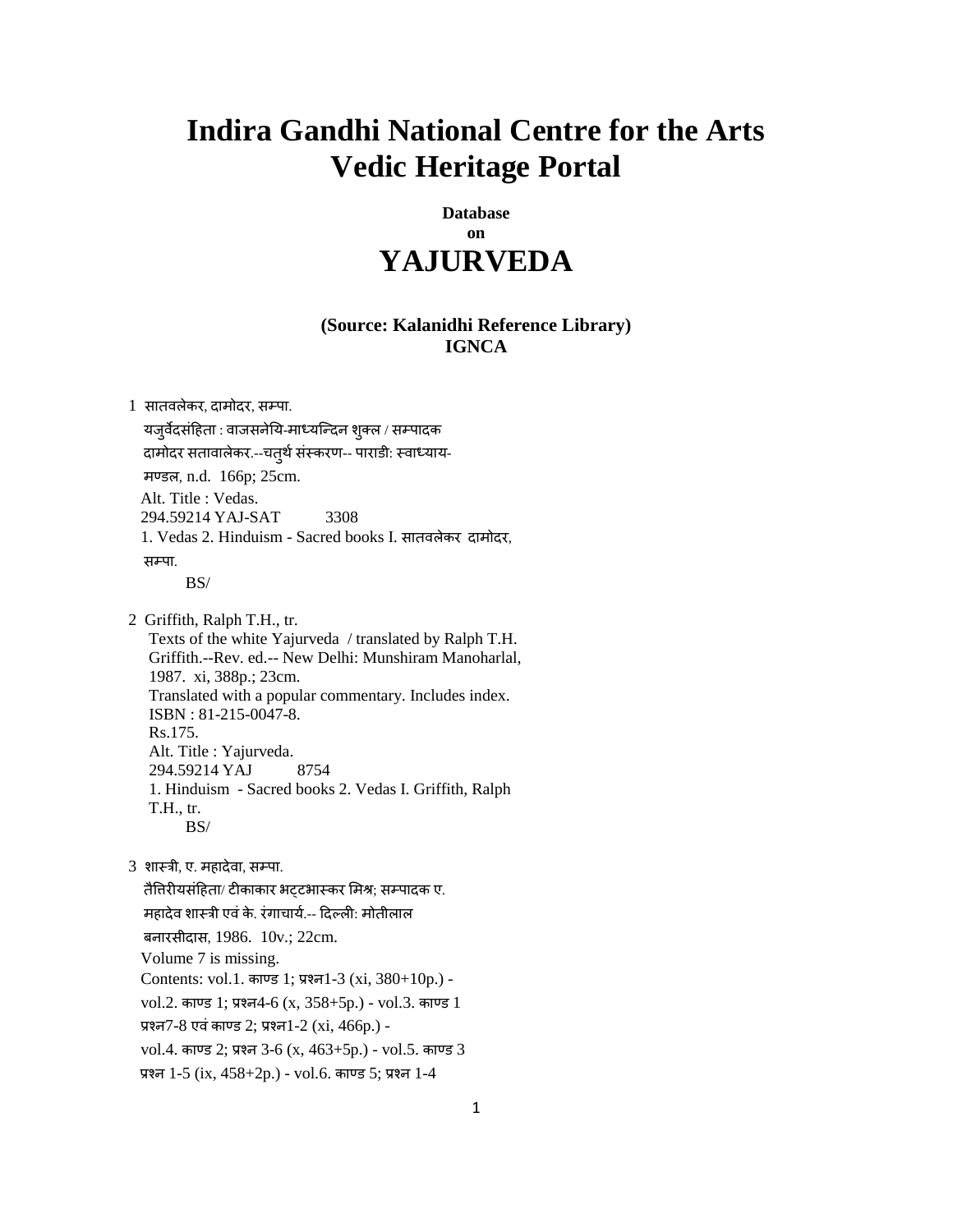$(ix, 380p.)$  - vol.8. काण्ड 6; प्रश्न 1-4 (464+8p.)  $vol.9.$  काण्ड 6; प्रश्न 5-6 एवं काण्ड 7; प्रश्न 1-3 (ix,  $419+5p.$ ) - vol.10. काण्ड 6; प्रश्न 4-5 (210p.). ISBN : 81-208-0229-2 (set). Rs.110 (set). Alt. Title : Vedas.<br>294.59214 YAJ-MIS 4655; 4657-4660; 4662-4664 1. Hinduism - Sacred books 2. Vedas 3. Vedic literature 4. Brahmanas 5. Yajurveda I. शास्त्री, ए. महादेवा, सम्पा. II. रंगाचार्य. के., सम्पा. BS/SAN/BS/ 4 Devi Chand, tr. Yajurveda / translated by Devi Chand.--3rd rev. ed.— New Delhi: Munshiram Manoharlal, 1980. xxvii, 452p.; 25cm. Sanskrit text with English translation. Includes index. Rs.175. Alt. Title : Yajurveda. 294.59214 YAJ 2999 1. Hinduism - Sacred books 2. Vedas I. Devi Chand, tr. BS/hs/ 5 Roer, E., ed. The Samhita of the Black Yajurveda / Edited by E. Roer , Edward Byles Cowell.-- Calcutta: Asiatic Society of Bengal\*\*\*, 1860. 10pts; 21cm. (Bibliotheca Indica ; v.26pt3-10). Part 2 not in library. ISBN : 37648-13261. Alt. Title : Vedas. 930 VED 9962-9971 1. HINDUISM-SACRED BOOKS 2. VEDAS 3. INDIA-STUDY AND TEACHING I. Roer, E., ed. II. Cowell, Edward Byles, ed. BS/SAN/BS/ 6 Raghu Vira, ed. Kapisthala-katha-samhita : a text of the black Yajurveda / edited by Raghu Vira.-- Delhi: Meharchand Lachhmandas, 1968. xxx, 364p.; 22cm. Rs.150. Alt. Title : Vedas. 294.5921 YAJ-RAG 2151 1. Hinduism - Sacred books 2. Vedas I. Raghu Vira, ed. BS/ 7 मभश्र, बट्ट बास्कय, टीकाकाय तैतिरीयब्राहमणम् / टीकाकार भट्ट भास्कर मिश्र; सम्पादक ए. भशदेल ळास्री.-- हदल्री: भोतीरार फनायवीदाव, 1985. 4v. 18cm. Contents: vol.1. (viii, 447p.) - vol.2. (xiv, 579p.) -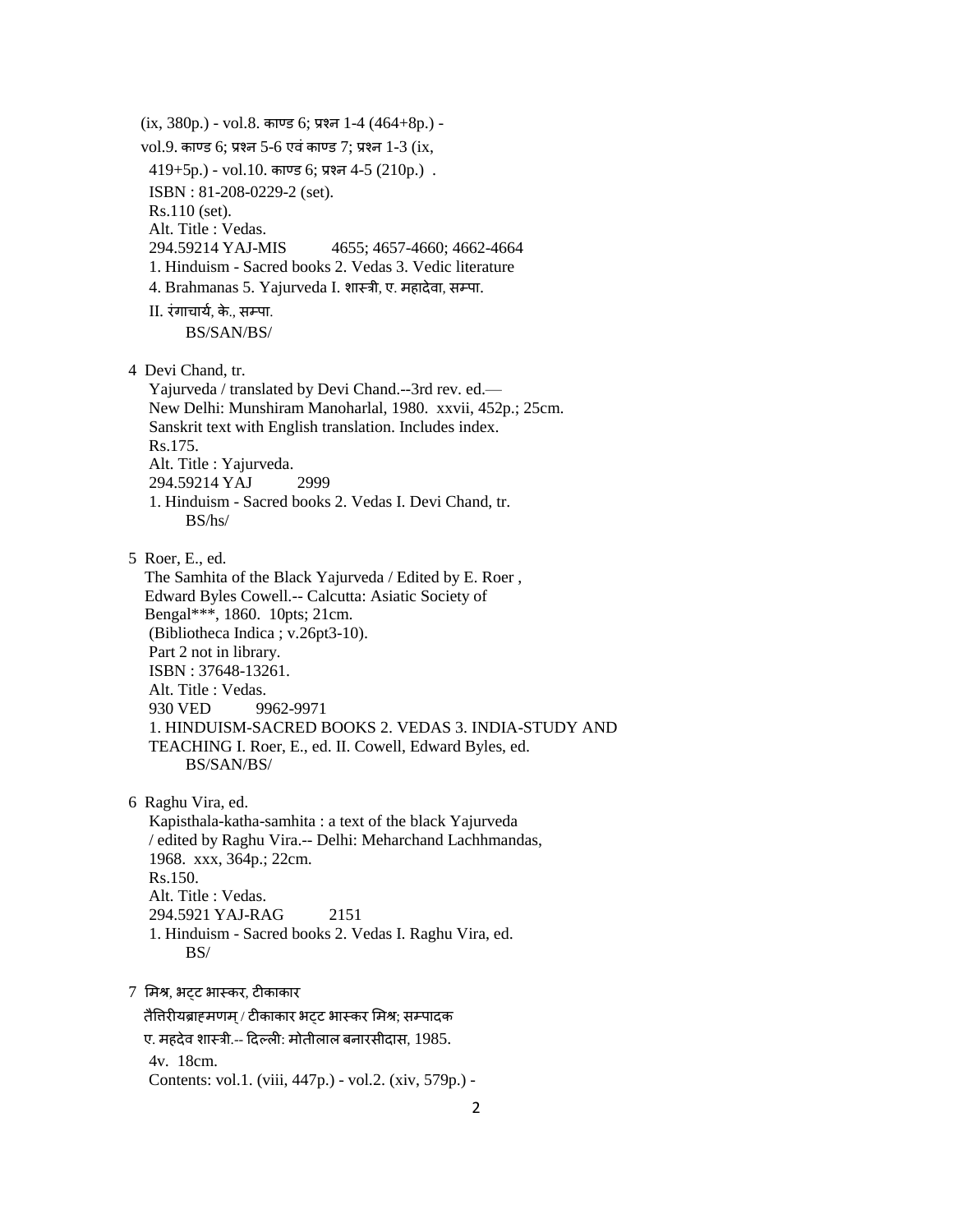vol.3. pt.1. अष्टके (1-7) (xii, 413p.) - vol.4. pt.1. अष्टके (8-12) (viii, 297p. ISBN : 0-89581-821-3. Rs.560 (set). 294.59214 TAI 3063-3066; 29454-29457; RT830 1. Vedas 2. Vedic literature 3. Brahmanas 4. Samhitas 5. Yajurveda I. मिश्र, भट्ट भास्कर, टीकाकार II. शास्त्री, ए. महादेव, सम्पा. BS/san/ 8 वातलरेकय, दाभोदय, टीकाकाय मजुलेद का वुफोध बाष्म / टीकाकाय दाभोदय वातलरेकय.-- ऩायडी: स्लाध्माम भण्डर, 1985. 675p.: ill. Alt. Title : Vedas. 294.59214 YAJ-SAT 3358 1. Vedas 2. Hinduism - Sacred books I. वातलरेकय, दाभोदय, टीकाकाय BS/ 9 गौड़, दौलतराम, सम्पा. शुक्ल यजुर्वेद संहिता / सम्पादक दौलतराम गौड़.-- वाराणसी: चौखम्भा विद्याभवन, 1978.  $64+478p$ .; 13cm. (विधाभवन संस्कृत ग्रन्थमाला; न.129). Rs.20. Alt. Title : Vedas. 294.59214 YAJ-GAU 2044 1. Hinduism - Sacred Books 2. Vedas 3. Yajurveda I. गौड़, दौलतराम, सम्पा. BS/SAN/ 10 कात्मामन शल्कयज्: प्रातिशाख्यम् अथवा वाजसनेयि-प्रातिशाख्यम् / कात्यायन.-- वाराणसी: चौखम्बा संस्कृत सीरीज आफिस, 1967. ix, 93p.; 22cm. (काशी संस्कृत ग्रन्थमाला; नं.179). Rs.25. Alt. Title : Vedas. 294.59214 VED-KAL 2504 1. Hinduism - Sacred books 2. Yajurveda BS/san/ 11 Navathe, P. D., tr. Agnihotra of the Katha Sakha : Kathaka Samhita 6.1-9; 7.1 11 / translated by P. D. Navathe.-- Poona: University of Poona, 1980. 78p.; 25cm. (Publications of the Centre of Advanced Study in Sanskrit ; no.C-13).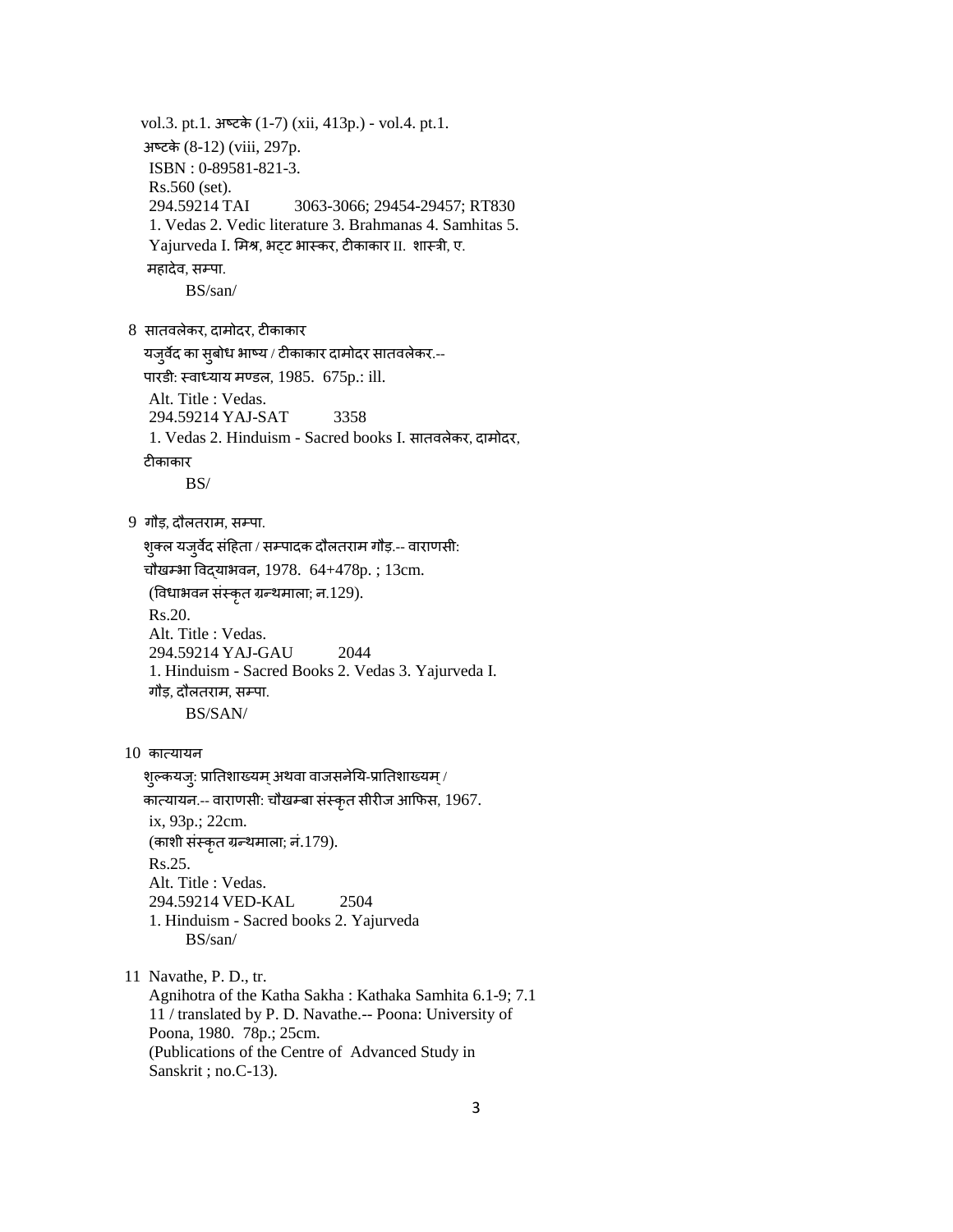Includes index. 294.59214 AGN 14382 1. Hinduism - Rituals 2. Yajurveda I. Navathe, P. D., tr. BS/san/

12 शास्त्री, ए. चिन्नास्वामी, सम्पा.

शतपथब्राहमणम्: विस्तृतान्सन्धानपूर्वक भूमिकासर्वक्रन्प्रयोगकण्डिकान्*क्रम*णिकासहितम् / सम्पादक ए. चिन्नास्वामी शास्त्री, पट्टभिराम शास्त्री एवं रामनाथ दीक्षित.--दवितीय संस्करण-- वाराणसी: चौखम्भा संस्कृत वॊस्थान, 1983. 1453p.; 22cm. (काशी संस्कृत ग्रन्थमाला ; न.127). Rs.250. Alt. Title : Vedas. 294.59214 YAJ-SHA 2459 1. Hinduism - Sacred books 2. Vedas 3. Yajurveda I. शास्त्री, ए. चिन्नास्वामी, सम्पा. II. शास्त्री, पट्टभिराम, सम्पा. III. दीक्षित, रामनाथ, सम्पा. BS/ 13 सायणाचार्य, टीकाकार रूद्राध्यायः / टीकाकार सायणाचार्य; संशोधनकर्ता हरि नारायण आपटे.--चतुर्थ संस्करण-- पुणे: आनन्दाश्रम, 1935. 6, 156p. 25cm.

(आनन्दाश्रम संस्कृत ग्रन्थमाला ; न.2).

294.59214 RUD 5375

1. Vedas 2. Hinduism - Sacred books 3. Yajurveda I.

सायणाचार्य, टीकाकार II. आपटे, हरि नारायण, संशोधनकर्ता BS/SANS/

14 शर्मा, चिंतमाणि मिश्र, सम्पा.

शुक्लयजुर्वेदकाण्वसंहिता: सायणभाष्योपेता (उत्तरविंशतिः) / सम्पादक चिंतामणि मिश्र शर्मा, दिवाकरदास शर्मा एवं गोपालचंद्र मिश्रा.-- वाराणसी: सम्पूर्णानन्द संस्कृत त्तलश्लत्तलद्मारम, 1978. 8+385+36p.; 25cm. (सरस्वती भवन ग्रन्थमाला ; न. $114$ ). Includes index. Rs.22. Alt. Title : Vedas. 294.59214 YAJ-SHA 6980 1. Vedas 2. Hinduism - Sacred Books 3. Yajurveda I. शर्मा, चिंतमाणि मिश्र, सम्पा. II. शर्मा, दिवाकरदास, सम्पा. III. मिश्रा, गोपालचंद्र, सम्पा.

BS/SANS/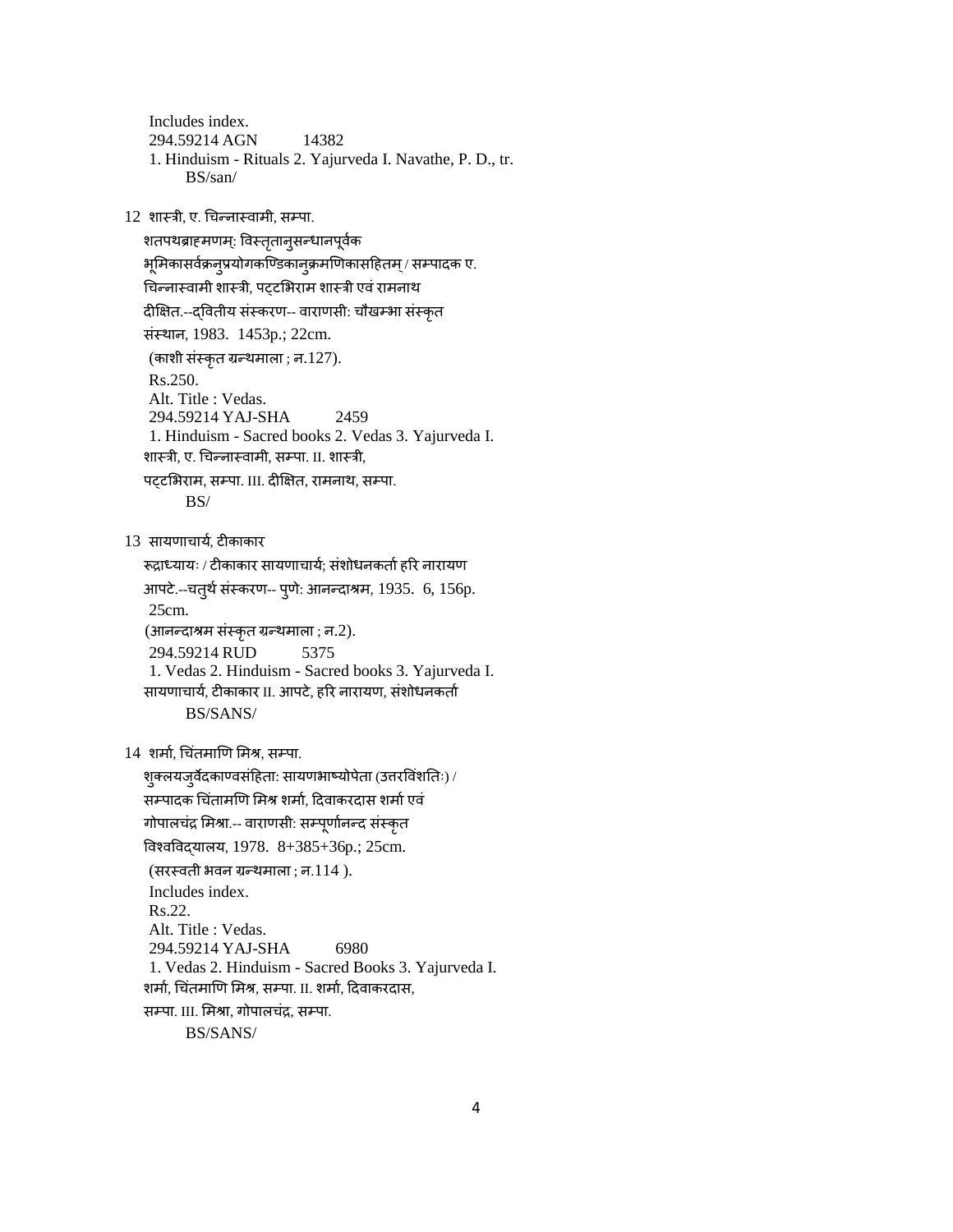15 भटट, दामोदर, सम्पा.

यजुर्वेदीय मैत्रायणी संहिता / सम्पादक दामोदर भट्ट .-s.l.: स्वाध्याय मंडल, 1964.  $21+564$ p; 25cm. Includes index. Alt. Title : Vedas. 294.59214 YAJ-BHA G6277 1. Hinduism 2. Vedas I. भटट, दामोदर, सम्पा.

 $16$  शर्मा, कुन्दनलाल

यजुर्वेद और सामवेद संहिताएँ: वैदिक वाङ्मय का विवेचनात्मक

बृहद् इतिहास / कुन्दनलाल शर्मा.-- होशियारपुर:

तिश्वेश्वरानन्द वैदिक शोध संस्थान, 1985. 2v. ; 25cm.

(विश्वेश्वरानन्द वैदिकशोध संस्थान प्रकाशन/

तिश्वेश्वरानन्द भारतभारती ग्रन्थमाला; न.661, 79).

 Contents: vol.2. (18, 526p.) 294.5921 SHA 5780 1. Vedic literature BS/HIN/

 17 Sarasvati, Svami Satya Prakash Critical and Cultural Study of the Satapatha Brahmanam / Svami Satya Prakash Sarasvati.-- Delhi: Govindram Hasanand, 1988. 727p.; 25cm. Excludes index. ISBN : 81-7077-014-9. Rs.700. 294.59214 SAR 16176 1. Hinduism - Sacred books 2. Vedic literature 3. Yajurveda BS/

18 दैवरात, संकलनकर्ता

मूल-यजुर्वेद-संहिता / संकलनकर्ता दैवरात.-- वाराणसी: बनारस हिन्दू विश्वविद्यालय शोध-प्रकाशन, 1973. 535p.; 25cm. (काशी हिन्दू विश्वविधालय संस्कृत ग्रन्थमाला. शोध-प्रकाशन-योजना $: v.8$ ). Rs.55. Alt. Title : Vedas. 294.59214 YAJ-DEV 6170 1. Vedas 2. Hinduism - Sacred books 3. Yajurveda I. दैवरात. संकलनकर्ता BS/

19 सायणाचार्य

कृष्णयजुर्वेदीय तैतिरीयारण्यकम्: भाष्यसमेतम् / श्रीमत्सायणाचार्य; सम्पादक बाबाशास्त्री फडके.-- पूण: आनददाश्रभ प्रेव, 1981. 2v.; 22cm.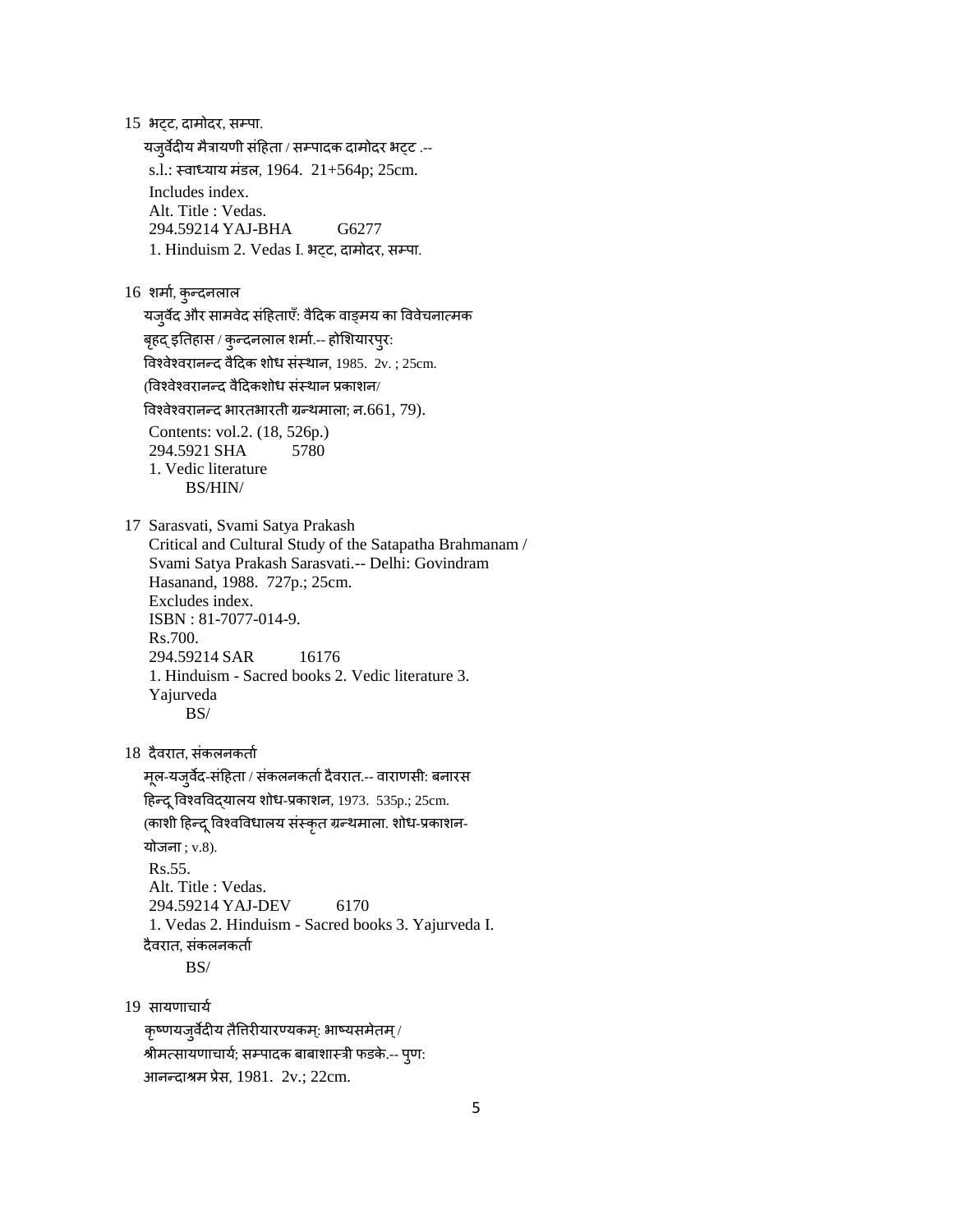(आनन्दाश्रमसंस्कृतग्रन्थावालिः; न.36).

Contents: vol.1. तत्र प्रथमप्रपाठकादरम्य

षष्ठप्रपाठकपर्यन्तोयं (Rs.30) (452p.) - vol.2. तत्र

सप्तमप्रपाठकादाकम्य दशमप्राठकर्यन्तोयं सपरिशिष्टो (Rs.30)

(454-909p.)

294.59214 MAT 5401

1. Hinduism - Sacred books 2. Vedas 3. Vedic literature

4. Yajurveda 5. Aranyakas I. फडके, बाबाशास्त्री, सम्पा. BS/SANS/

 $20$  गोडबोले, नारायण शास्त्री, revi

तैतिरीय-ब्राहमणम् / Revised by नारायण शास्त्री गोडबोल.

--तृतीय: आनन्दाश्रम, 1979. 3v; 21.5cm.

(आनंनदाश्रम संस्कृत ग्रंथावली ; नं. 37).

Alt. Title : Brahmanas.

294.59214 BRA 5402

1. HINDUISM-SACRED BOOKS 2. VEDAS 3. VEDIC LITERATURE 4.

BRAHMANAS 5. SAMHITAS 6. YAJURVEDA I. गोडफोरे, नायामण

## ळास्री, revi

BS/SANS/

21 Caland, W., tr.

 Vaikhanasasmartasutram / translated by W. Caland.-- New Delhi: Ramanand Vidya Bhawan, 1982. xxi, 237p.; 22cm. (Bibliotheca India, Works ; no.251). The domestic rules and sacred laws of the Vakhanasa school belonging to the Black Yajurveda, Includes index. 294.538 VAI 7051 1. Hinduism - Rituals 2. Rituals - Hinduism 3. Vaikhanasas - Rituals I. Caland, W., tr. BS/

22 आऩस्तम्फ

आपस्तम्ब श्रौतसृत्र : तैतिरीयसंहितासम्बन्धिता / आपस्तम्ब सम्पादक रिचर्ड गर्बै: टीकाकार रूद्रदत.--द्वितीय संस्करण-- दिल्ली: मुन्शीराम मनोहरलाल पब्लिशर्स, 1983. 3v.; 22cm. Contents: vol.1. प्रश्न 1-7 (10+471p.) - vol.2. प्रश्न 8- 15 (5+698p.) - vol.3. प्रश्न 16-24 (xxiv, 505p.) Rs.600 (set). 294.59214 APA 11481-11483 1. Hinduism - Rituals 2. Vedic literature 3. Yajurveda I. गर्बे, रिचर्ड, सम्पा. II. रूद्रदत्त, टीकाकार BS/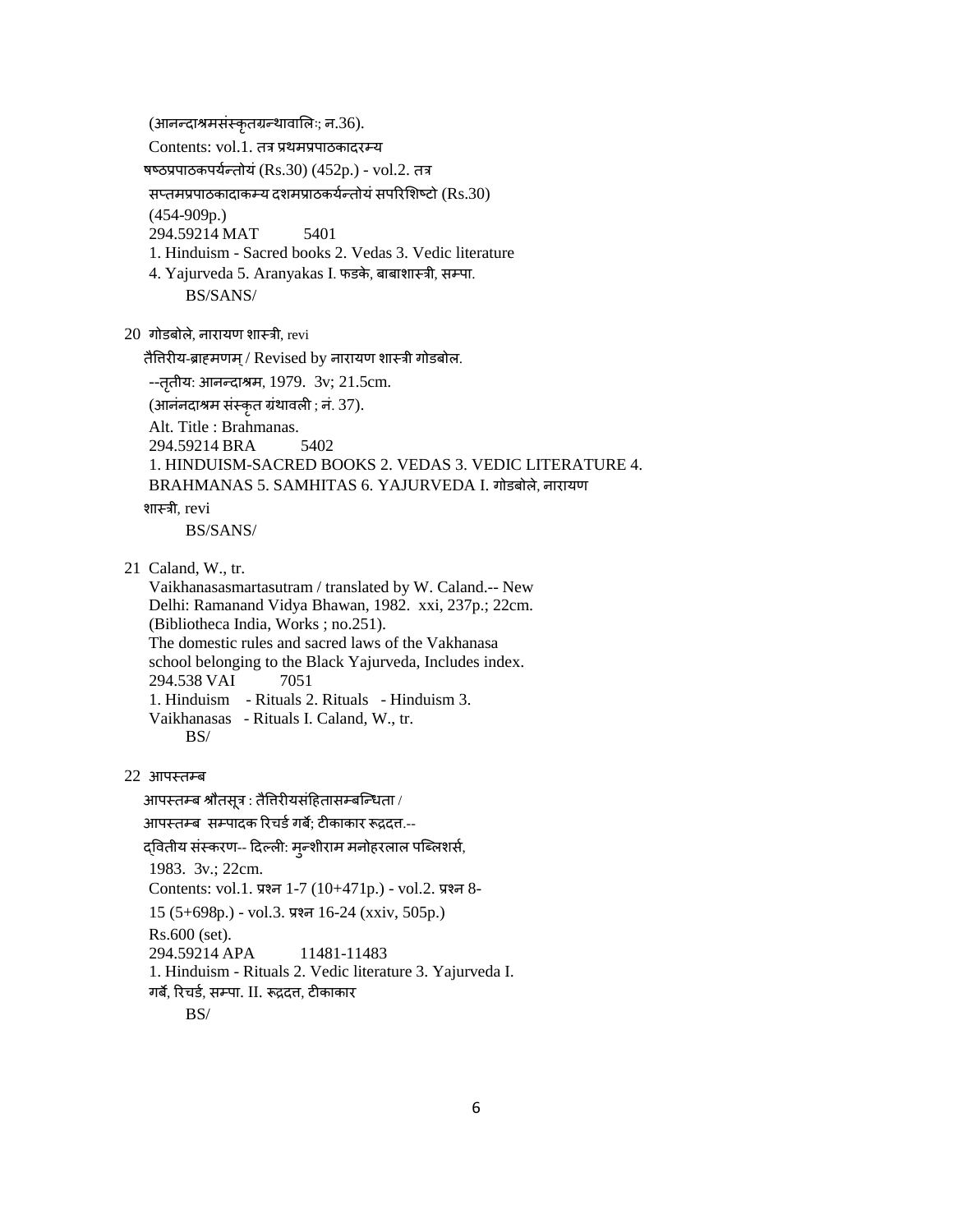23 Yajurveda-samhita.-- Delhi: Govindaram Hasananda, 1960. 198+ 39p; 21cm. (Govindram Hasanand Smirti Granthamala ; no. 1). 294.59214 YAJ G7814 BS/-/BS/

24 वेबेर, अल्बेर्त

शतपथब्राहमण: श्रीशुक्लयजुर्वेदीय माध्यन्दिनी शाखा / अल्बेर्त वेबेर; सम्पादक सत्यप्रकाश सरस्वती; अनुवादक गंगाप्साद उपाध्याय.-- दिल्ली: गोविन्दराम हासानन्द, 1988 3v.; 24cm. Contents: vol.1. (20, 681p.) - vol.2. (691p.) - vol.3. (501p.) ISBN : 81-7077-016-5 (set). Rs.180 (set). Alt. Title : Vedas. 294.59214 YAJ-VEB 18761-18763 1. Vedas 2. Hinduism - Sacred books 3. Yajurveda I. सरस्वती, सत्यप्रकाश, सम्पा. II. उपाध्याय, गंगाप्साद, अन्. BS/ 25 Shastri, Jagadisa Lala, ed. Sukla-Yajurveda-Sambita / Edited by Jagadisa Lala Shastri -- Delhi: Motilal Banarsidass, 1971. varient pagination; 25cm. With the Mantra-Bhasya of Uvata, the Vedadipa-Bhasya of Mahidhara, appendices, an alphabetical list of Mantras and a short introduction. 294.59214 SHA 19019 1. HINDUISM-SACRED BOOKS 2. VEDAS I. Shastri, Jagadisa Lala, ed. BS/SANS/BS/

 $26$  अमृतलाल त्रिकमजी, संग्रहकर्ता

शुक्लयजुर्वेदीयमाध्यन्दिनवाजसनेयिनां नित्य-नैमितिक-कर्मसमुच्चय:: ब्रह्मकर्मसमुच्चय: / संग्रहकर्ता एवम् सम्पादक अमृतलाल त्रिकमजी.-- वाराणसी: चौखम्बा विद्याभवन, 1990. 432p.; 18cm. (विद्याभवन प्राच्यविद्या ग्रन्थमाला; नं.29). Rs.60. 294.59214 SHU 19459 1. Hinduism - Sacred Books 2. Yajurveda I. अमृतलाल त्रिकमजी, संग्रहकर्ता BS/san/

 $27$  नारायण विठठल, संकलनकर्ता

आह्निकसूत्रावलि:: श्रीशुक्लयजुर्वेदीयमाध्यन्दिनवाजसनेयनां / संकलनकर्ता नारायण विठ्ठल; सम्पादक विष्ण् वास्**देव पणशीक**र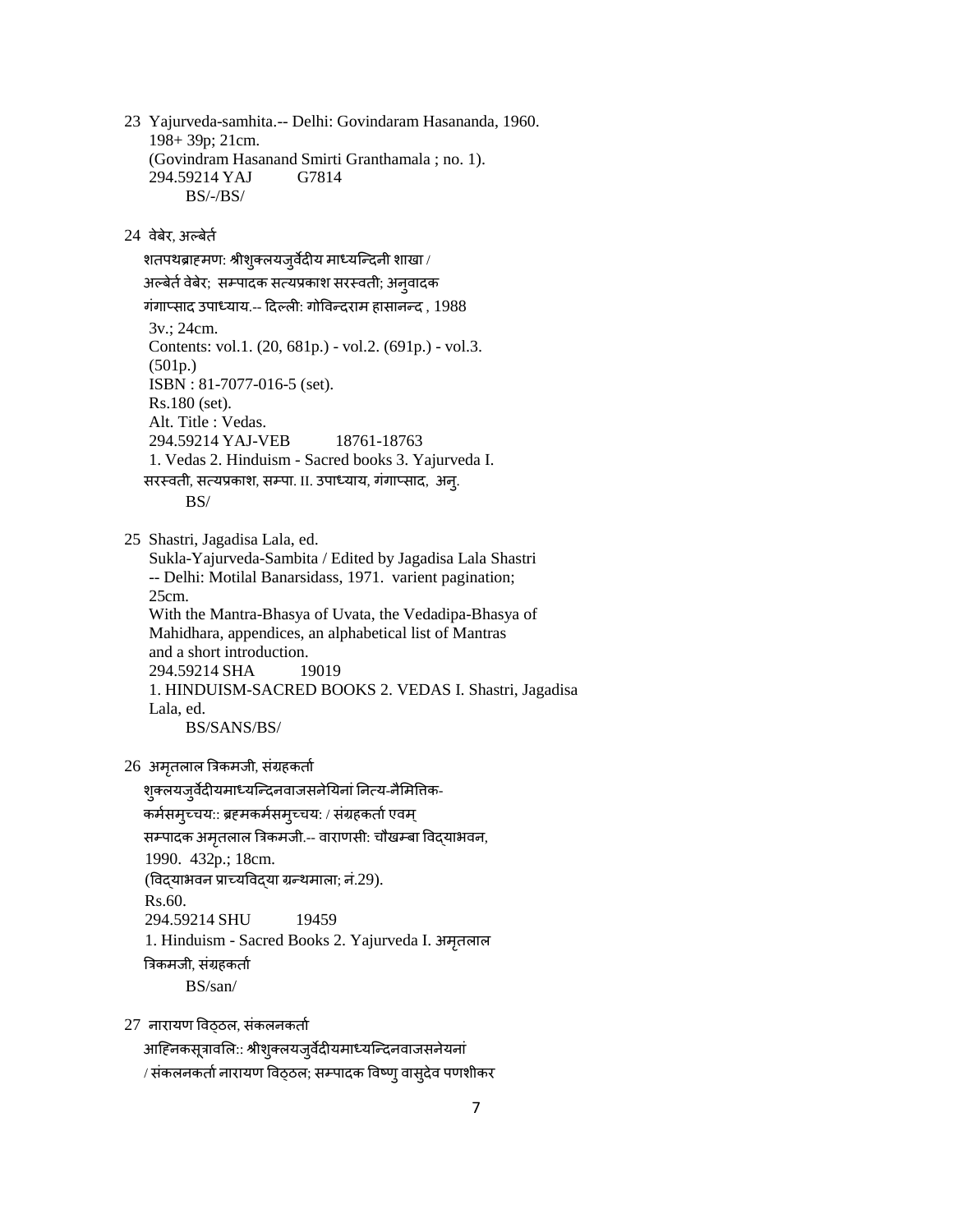-- लायाणवी: चौखम्फा त्तलद्माबलन, 1990. v.p.; 24cm.  $($ विदयाभवन प्राच्यविदया ग्रन्थमाला; नं.30). Rs.60. Alt. Title : Vedas. 294.59214 VED-AHN 19452 1. Hinduism - Sacred books 2. Yajurveda I. नारायण विठ्ठल, संकलनकर्ता II. पणशीकर, विष्णु वास्**दे**व, सम्पा. BS/san/ 28 मिश्र, वीरेन्द्र कुमार कृष्णयजुर्वेद: एक अध्ययन / वीरेन्द्र कुमार मिश्र.--दिल्ली: प्रतिभा प्रकाशन, 1990. xvi, 35.6p; 22cm. ISBN : 81-85268-08-8. Rs.250. 294.59214 MIS 19512 1. Hinduism - Sacred books 2. Yajurveda 3. Krishna - Yajurveda BS/ 29 Caland, W., ed. Vaikhanasa Srautasutram : the Description of Vedic Rites according to the Vaikhanasa School belonging to the Black Yajurveda / edited by W. Caland.--2nd ed.-- Delhi: Munshiram Manoharlal Publishers, 1991. xxxvi, 408p.; 22cm. Includes index. ISBN : 81-205-0533-8. 294.5921 VAI 27062 1. Vedic literature 2. Yajurveda I. Caland, W., ed. BS/ 30 उलट, टीकाकाय शुक्लयजुर्वेदसंहिता / टीकाकार उवट एवं महीधर; व्याख्याकार दुर्गादास लाहिड़ी शर्मा.-- हावडा: धीरेन्द्रनाथ लाहिड़ी, n.d. 339p.; 24cm. Alt. Title : Vedas. 294.59214 YAJ-UBA 39946 1. Vedas 2. Hinduism - Sacred books I. उलट, टीकाकाय II. महीधर, टीकाकार III. लाहिड़ी, दुर्गादास, व्याख्याकार BS/ 31 उपाध्याय, गंगाप्रसाद सायण और दयानन्द / गंगाप्रसाद उपाध्याय.-- इलाहाबाद: कला प्रेव, 1957. 176p.; 18cm. Rs.3 294.59214 UPA 36810 1. Hinduism 2. Arya Samaj 3. Vedas 4. Yajurveda BS/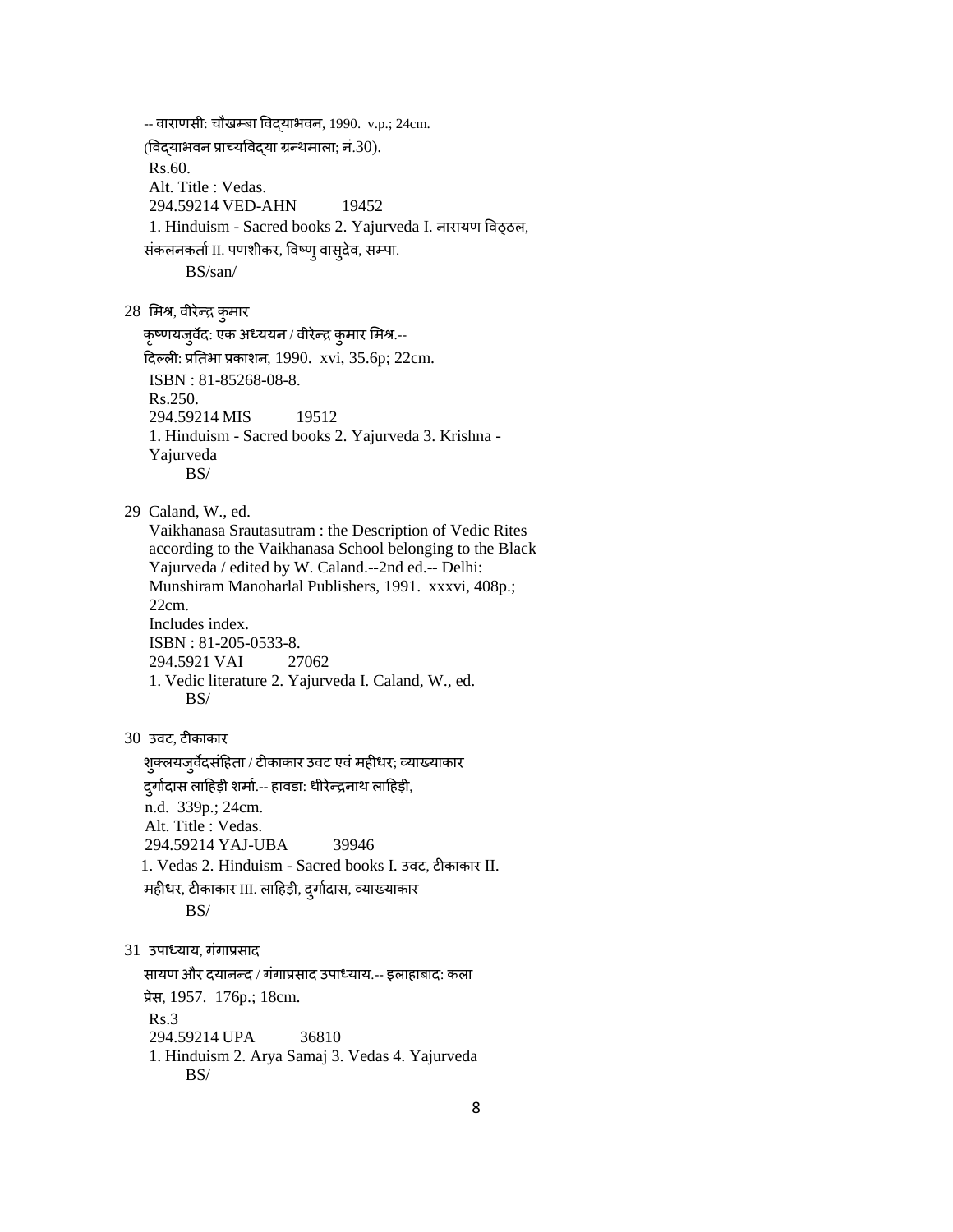32 SAMHITAS

 Krishna-yajurvediya Taittiriya-samhita / tr. by Parameshwaranand Shastri; ed.by Mandan Mishra.-- New Delhi : Shri Lal Bahadur Shastri Kendriya Sanskrit Vidyapeeth, 1989. 2v; 25cm. 294.59214 SAM 43831-43832 1. Samhitas 2. Vedas 3. Yajurveda I. Shastri,P. II. Mishra,M. BS/SANS/

33 सातवलेकर,श्रीपाद दामोदर

कृष्णयजुर्ववेदीय तैत्तिरीयसंहिता / सम्वा.श्रीपाद दामोदर

सातवलेकर.--चतुर्थ संस्करण-- पारडी: स्वाध्याय मण्ड. 397p.;

294.59214 SAM 43655

1. Vedas 2. Samhitas 3. Yajurveda I. सातवलेकर,श्रीपाद

दाभोदय

25cm.

BS/SANS/

 34 Mahamandaleshwar, Maheshvaranand Giri Shuklayajurved Sanhitopanishat Shatakam / Maheshvaranand Giri Mahamandaleshwar; edited by Narhari Bhatt.-- Mutunga : Seth Shri Ganga Shankar, 1963. 491p.+5p.; 18cm. Rs.5 Alt. Title : Vedas. 294.59214 YAJ-MAH 50418 1. Yajurveda 2. Hinduism - Sacred books I. Bhatt, Narhari, ed. BS/

35 दैवरात, संकलनकर्ता

मूल-यजुर्वेद-संहिता / संकलनकर्ता दैवरात .--काशी : शोघ प्रकाशन, 1973. 533p.; 25cm. Rs.55. Alt. Title : Vedas. 294.59214 YAJ-DAI RT1909 1. Yajurveda I. दैवरात, संकलनकर्ता BS/san/

36 सातवळलेकर, सम्पा.

यजुर्वेद-संहिता / सम्पादक सातवळेकर.-- बलसाड: वसंत श्रीपाद वातलऱेकय, n.d 167p.; 18cm. Alt. Title : Vedas. 294.5921 YAJ-SAT RT571 1. Vedas 2. Yajurveda I. सातवळेकर, सम्पा. BS/san/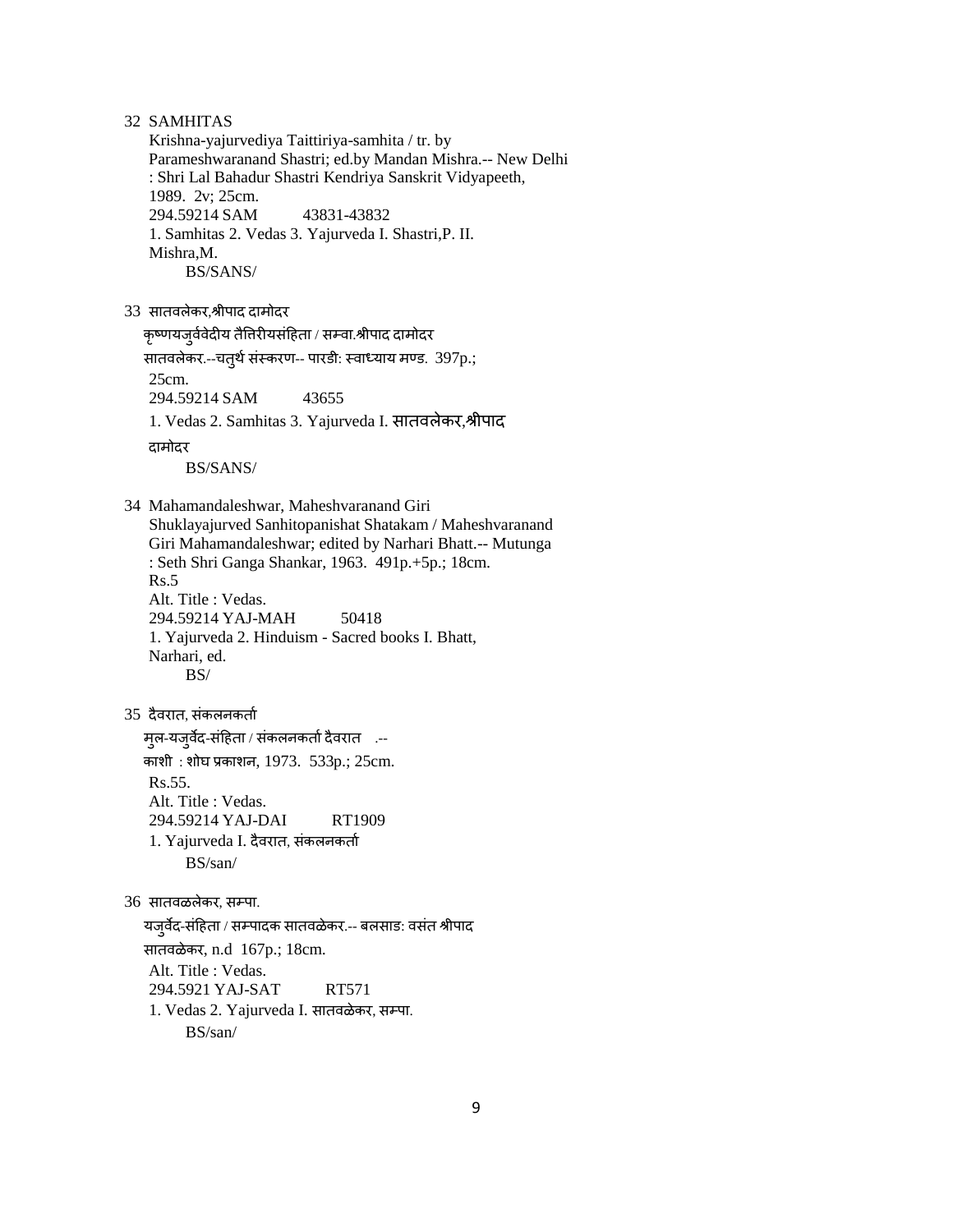37 शुक्लयजुर्वेदमाध्यदिन्दनीयसंहिता : मूल मात्र.-- दिल्ली : नाग पब्लिशर्स, 2000. 1043p.; 13cm. Includes index. Rs.350. Alt. Title : Vedas. 294.59214 YAJ 65645 1. Yajurveda 2. Vedas BS/ 38 यजुर्वेद-संहिता : ऋष्यादिसंवलिता.--छठा संस्करण --S.l: दयानन्द सरस्वती, 1942. 193p.; 25cm. Alt. Title : Vedas. 294.59214 YAJ RT1644 1. Yajurveda 2. Vedas BS/san/ 39 शर्मा, रमेशचन्द्र दाश शुक्लयजुर्वेदीय इष्टिप्रयोग/ रमेशचन्द्र दाश शर्मा .-- नई दिल्ली : मान्यता प्रकाशन , 2003. 125p.; 21cm. ISBN : 81-89149-00-8. 294.59214 SHA 66459 1. Vedas 2. Yajurveda BS/H/  $40$  कात्यायन यजुर्विधानसूत्रम् : 'साधना' व्याख्योपेतम् / कात्यायन; व्माख्माकाय यभेळचदद्र दाळ ळभाथ .-- नई हदल्री : भादमता प्रकाळन, 2004. xiv, 212p.; 22cm. ISBN : 81-89149-02-4. Rs.295. Alt. Title : Vedas. 294.59214 YAJ-KAT 66458 1. Vedic Literature 2. Yajurveda I. शर्मा, रमेशचन्द्र दाश, व्याख्याकार BS/ 41 Griffith, Ralph T.H., tra. The Texts of the White Yajurveda / translated by Ralph T. H. Griffith.-- Benares: E. J. Lazarus , 1899. xix,344p 18cm. Includes index UN9 I. Griffith, Ralph T.H., tra. BS/

 42 Caland, W., tra. Vaikhanasamartasutram: the domestic rules and sacred laws of the Vaikhanasa school Belonging to the Black Yajurveda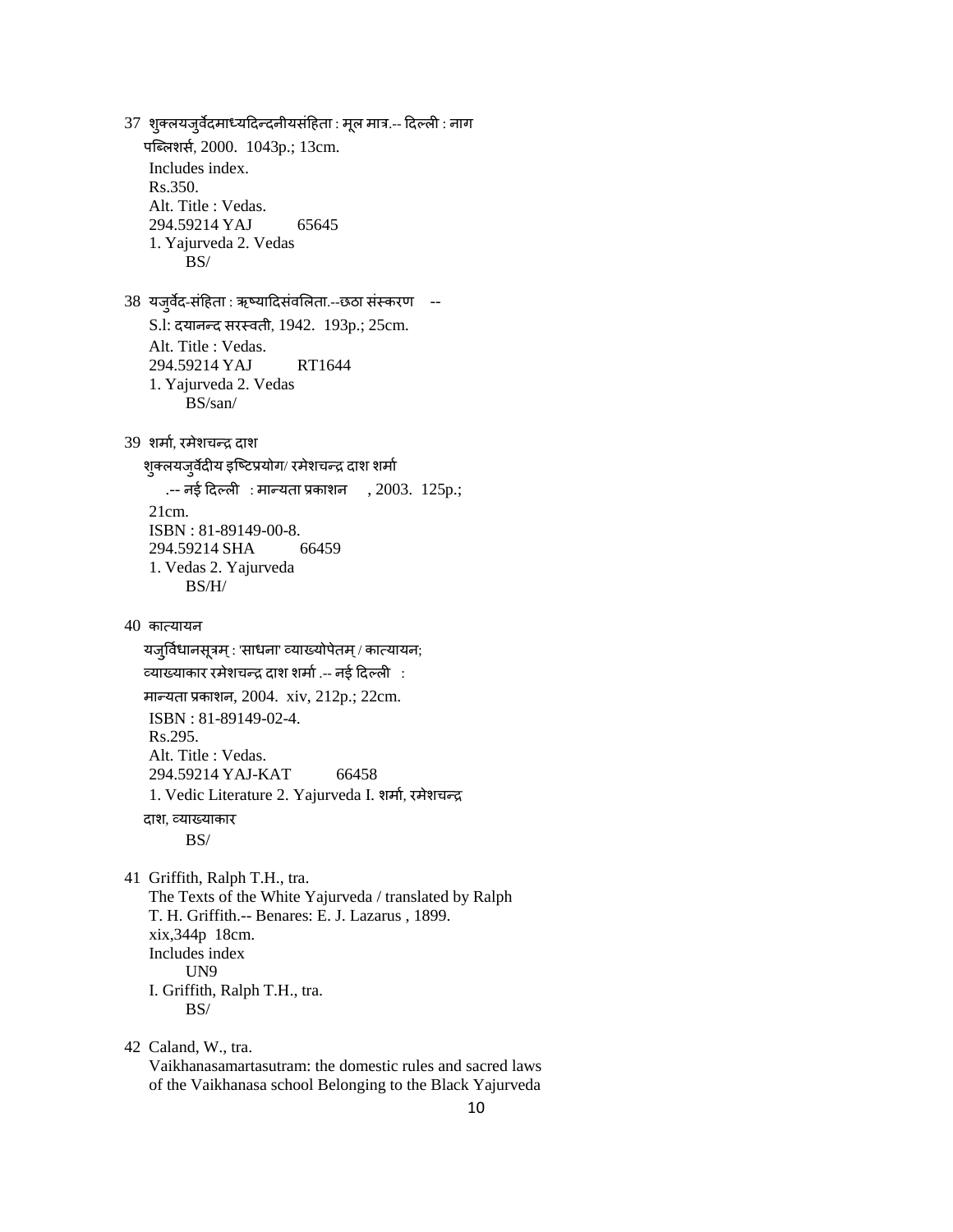/ translated by W. Caland.-- Calcutta: The Asiatic Society of Bengal, 1929. xxi,236p.; 23cm. Includes index UN112 I. Caland, W., tra. BS/eng/ 43 सातवलेकर, दामोदर, सम्पा. यजुर्वेदीय काठक-संहिता / सम्पादक दामोदर सातवलेकर.-- मुंबई : स्वाध्याय-मण्डलं, 1943. 480p. ; 24cm. Includes index. 294.59214 YAJ R715 1. Hinduism - Sacred books 2. Yajurveda I. वातलरेकय, दामोदर, सम्पा. BS/ 44 शुक्लयजुर्वेद माध्यान्दिनीय संहिता.-- मुंबई: वेकटेश्वर प्रेव, 1887. 104p. ; 15cm. 294.59214 SHU R732,DVD 131 Location : S1 (SANS ) 1. Hinduism 2. Yajurveda BS/  $45$  अथर्ववेदसंहिता.-- अजमेर: अजमेरीय वैदिक प्रेस, 1900. 298p.; 23cm. वैजिकयन्त्रालयस्थ पंडितैर्बह्संहितानु सारेण संशोघिता. 294.59215 ATH R700,DVD 126 Location : S1 (SANS ) 1. Hinduism - Sacred books 2. Yajurveda BS/ 46 शुक्ल, वाजसनेयि-माघ्यन्दिन युजुर्वेद-संहिता / वाजसनेयि-माघ्यन्दिन शुक्ल; सम्पादक श्रीपाद दामोदार सातवलेकर.-- औंध: श्रीपाद दामोदार सातवलेकर , 1927. 202p. ; 25cm. 294.59214 SHU R737,DVD 117 Location : S1 (SANS) 1. Hinduism 2. Yajurveda I. सातवलेकर, श्रीपाद दामोदार, सम्पा. BS/ 47 औंध, दामोदर सातवलेकर, सम्पा. यजुर्वेदीय मैत्रायणी-संहिता / सम्पादक श्रीपाद दामोदर सातवलेकर औंध.-- मुंबई: भारत प्रेस, 1941. 21p. ; 25cm. Includes index. 294.59214 YAJ R724,DVD 116

Location : S1 (SANS )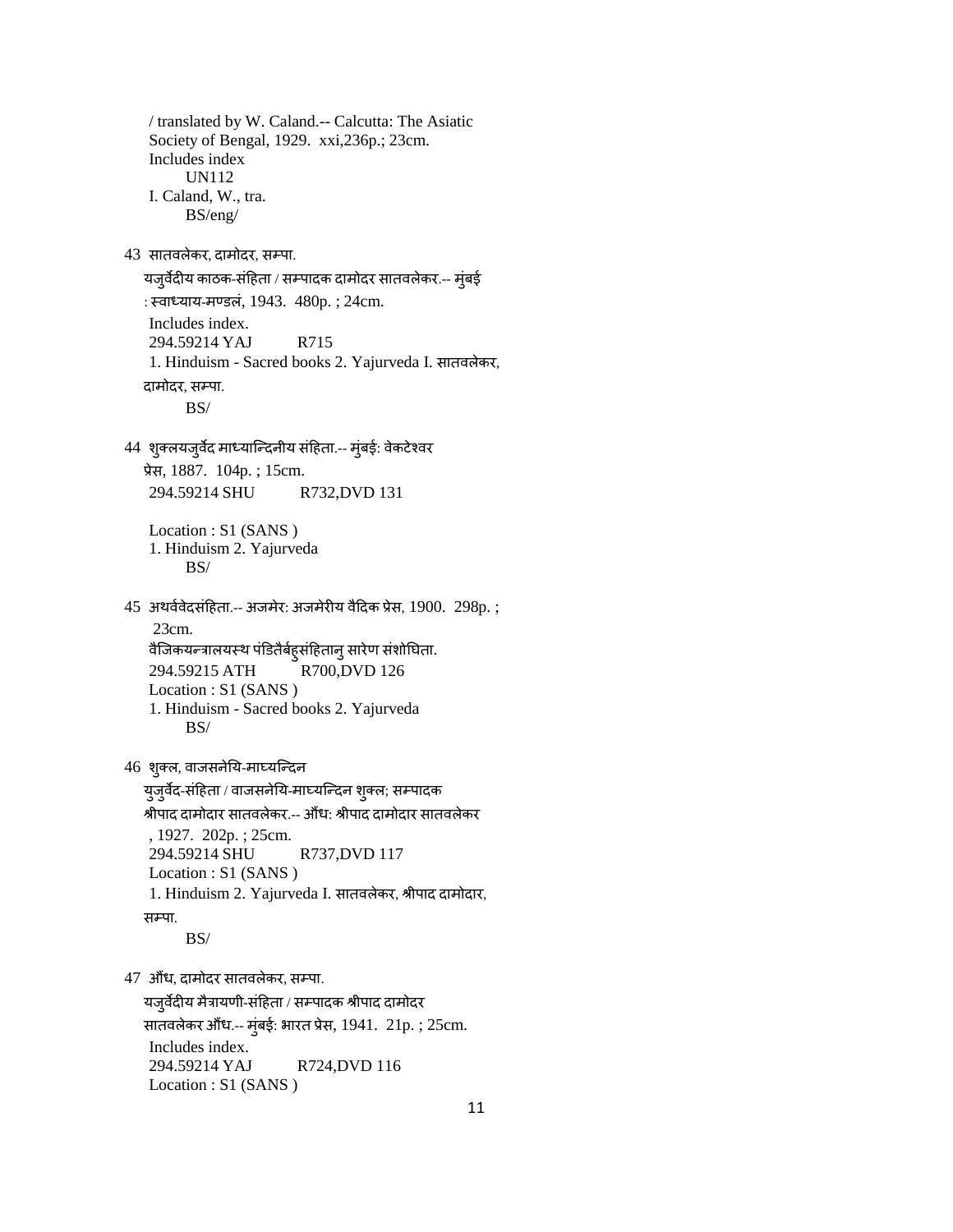सातवलेकर, सम्पा. BS/ 48 शास्त्री, जगदीशलाल, सम्पा. शुक्ल-यजुर्वेद-संहिता / सम्पादक जगदीशलाल शास्त्री.--दिल्ली: मोतीलाल बनारसीदास, 1971.  $610+16p$ .; 24cm. Includes index. Rs.995. 294.59214 SHU 70829 1. Yajurveda 2. Hinduism - Sacred Books 3. Vedic literature 4. Mythology, Hindu I. शास्त्री, जगदीशलाल, सम्पा. BS/ 49 Griffith, Ralph T.H., tr. Yajurveda Samhita / translated by Ralph T.H. Griffith; edited by Surendra Pratap.-- Delhi: Nag Publishers, 1990 xxiv, 620p. ; 22cm. Includes index. ISBN : 81-7081-212-7. Rs.300. Alt. Title : Vedas. 294.59214 VED 27130 1. Hinduism - Sacred Books 2. Philosophy, Hindu 3. Yajurvedasamhita - Translations I. Griffith, Ralph T.H., tr. II. Surendra Pratap, ed. BS/ 50 वातलरेकय, दाभोदय, टीकाकाय मजुलेद का वुफोध बाष्म / टीकाकाय दाभोदय वातलरेकय.-- ऩायडी: स्लाध्माम भण्डर, 1985. 675p.; 25cm. Includes index. Alt. Title : Vedas. 294.59214 YAJ-SAT 43675 1. Vedas 2. Hinduism - Sacred books 3. Yajurveda I. वातलरेकय, दाभोदय, टीकाकाय BS/  $51$  शास्त्री, नारायण, संशोधनकर्ता तैतिरीय-ब्राहमणम्: कृष्णयजुर्वेदीयं / संशोधनकर्ता नारायण शास्त्री.--तृतीय संस्करण-- पुणे: आनन्दाश्रम, 1979. 2v. ; 22cm. (आनन्दाश्रम संस्कृत ग्रन्थावली; न.37). Contents: vol.1. (Rs.40) (610p.) - vol.2. (Rs.35) (601- 1154p.) Alt. Title : Vedas 5403-5404

1. Hinduism - Sacred books 2. Yajurveda I. औंध, दामोदर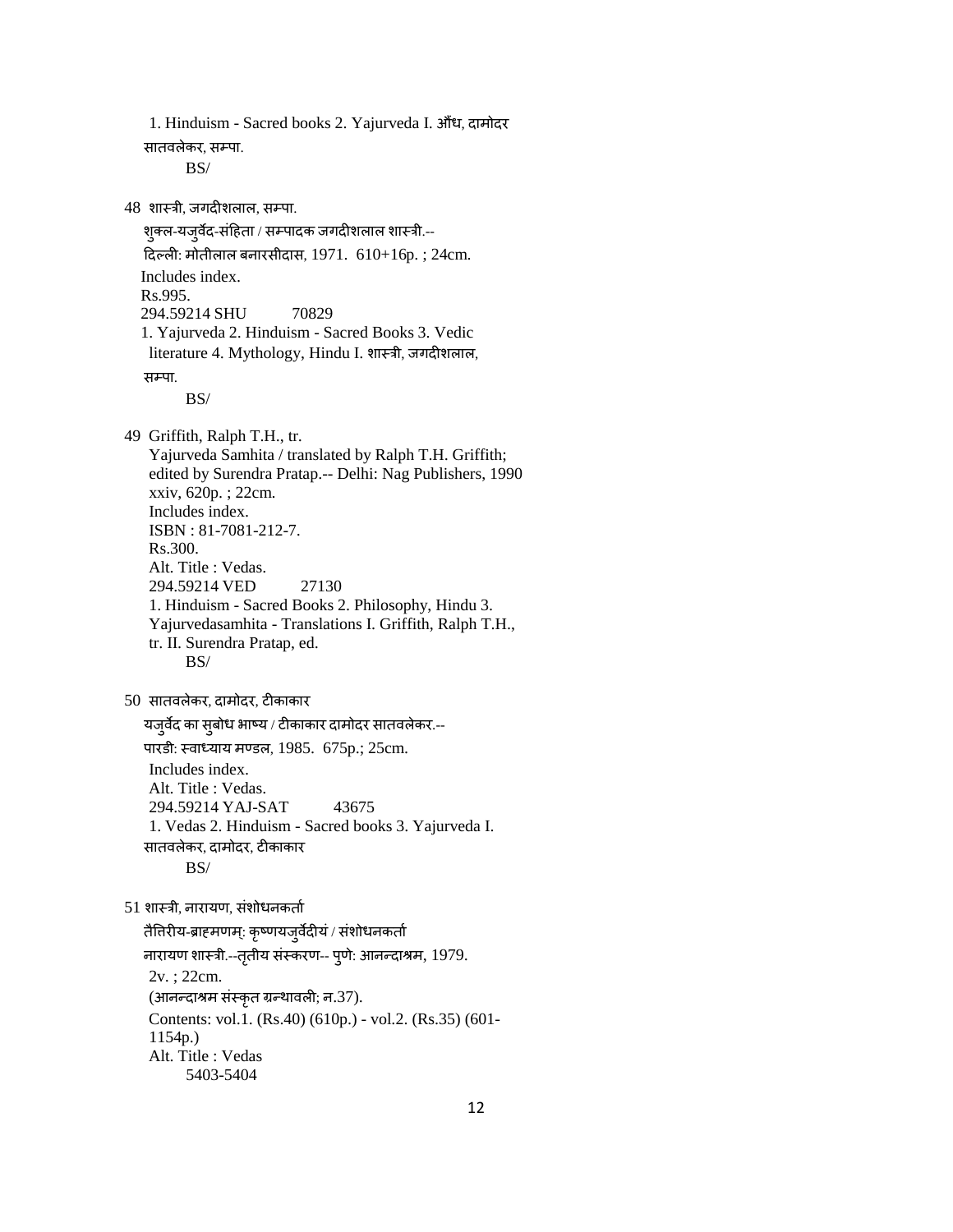1. Vedas 2. Hinduism - Sacred books 3. Philosophy, Hindu 4. Krishna Yajurveda - Commentaries I. ळास्री, नायामण, संशोधनकर्ता

BS/SANS/

 $52$  परमजीत कौर

दयानन्दकृत यजूर्वेद-भाष्य में सामाजिक एवं राजनैतिक सन्दर्भ / परमजीत कौर.-- दिल्ली: परिमल पब्लिकेशन्स, 1990. 200p. ; 22cm. Bibliography: p.193-200. Rs.120. 294.59214 PAR 41270 1. Hinduism - Sacred Books 2. Philosophy, Hindu 3. Yajurveda - Criticism, Interpretation, etc. 4. Hinduism and politics BS/

53 गौड, वेणीरामशर्मा, टीकाकार

शुक्लयजुर्वेद-संहिता / टीकाकार वेणीरामशर्मा गौड.--द्वितीय

संस्करण-- वाराणसी: चौखम्भा ओरियन्टालिया, 1983. 513p.; 14cm.

(श्री गोकुलदास संस्कृत ग्रन्थमाला; न.60). Rs.20. Alt. Title : Vedas. 294.59214 YAJ-GAU 2896 1. Vedas 2. Hinduism - Sacred books 3. Philosophy, Hindu 4. Yajurveda - Commentaries I. गौड, वेणीरामशर्मा, टीकाकार BS/

 54 Mahamandaleshwar, Maheshvaranand Giri Shuklayajurveda Sanhitopanishatshatakam / Maheshvaranand Giri Mahamandaleshwar; edited by Narhari Bhatt.-- Mutunga : Seth Shri Ganga Shankar, 1963. 491p.+5p.; 18cm. Rs.5 Alt. Title : Vedas. 294.59214 YAJ-MAH 1. Yajurveda 2. Hinduism - Sacred books I. Bhatt, Narhari, ed. BS/

 55 ळुक्रमजुलेदीमरुद्राष्टाध्मामी.-- s.l.: s.n., n.d. 35p. ; 18cm. Alt. Title : Vedas. 294.59214 YAJ-SHU 46912 1. Hinduism - Sacred books 2. Philosophy, Hindu 3. Yajurveda - Commentaries BS/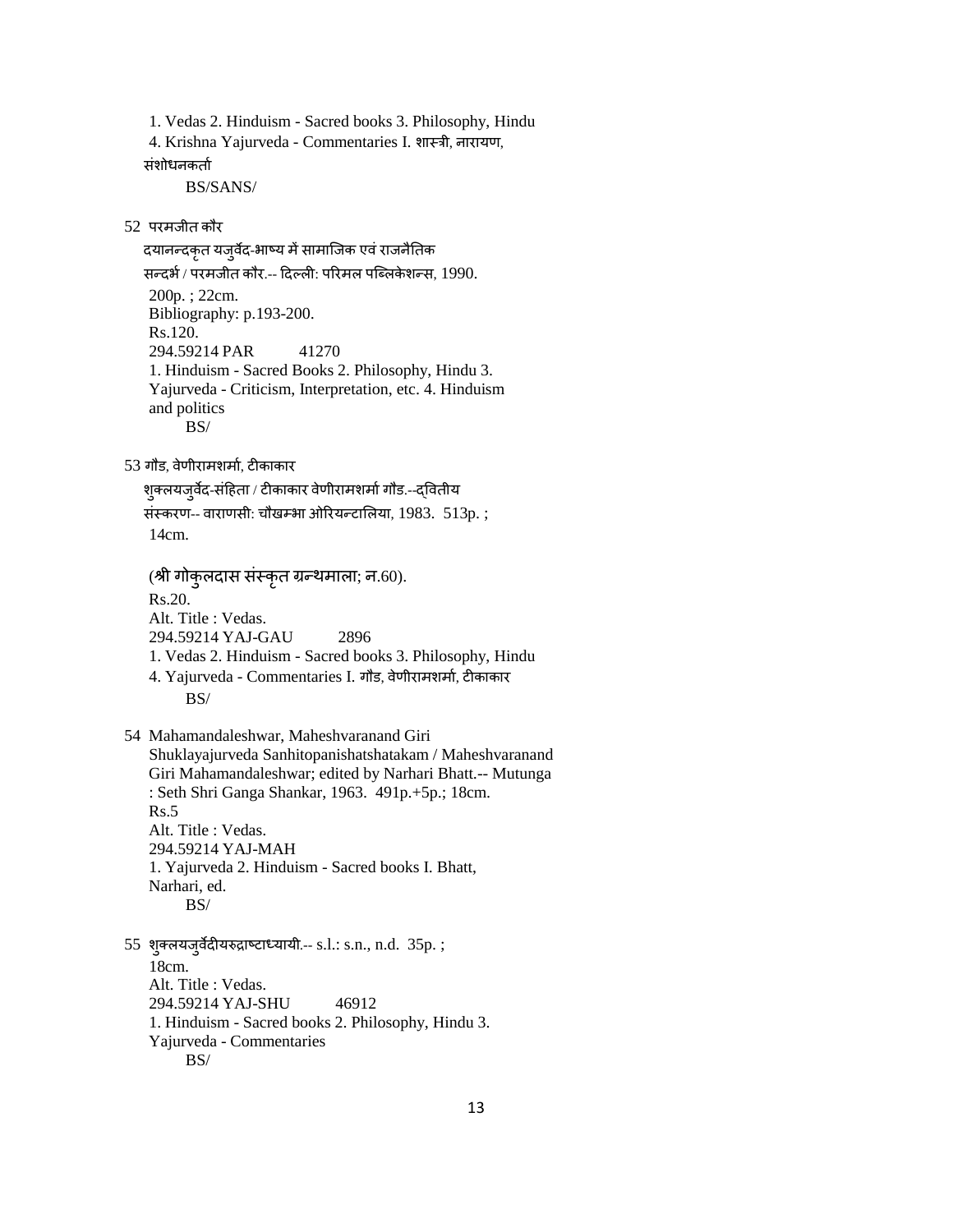56 माध्यन्दिनक्रमपाठः / सम्पादक युधिष्ठिर.-- दिल्ली: मोतीलाल फनायवीदाव, 1993. 1v. ; 25cm. Contents: vol.1. पूर्वविंशाति (17, 343p.) Alt. Title : Vedas. 294.59214 YAJ-YUD 62018 1. Hinduism - Sacred books 2. Philosophy, Hindu 3. Yajurveda BS/

57 यघन्ल्डमार, गौयी

शुक्ल यजुर्वेद में भैषज्य विज्ञान / गौरी घिल्डियाल.--वाराणसी: भारतीय प्राच्य विद्या शोध संस्थान, 1993. 224p. 22cm. (भारतीय प्राच्य विद्या शोध संस्थान ग्रन्थमाला; न.11). Rs.75. 294.59214 GHA 42229 1. Hinduism - Sacred books 2. Philosophy, Hindu 3. Yajurveda - Criticism, interpretation, etc. 4. Vedic literature BS/hin/

58 राजा घनपाति, टीकाकार

व्यासशिक्षा / टीकाकार सूर्यनारायणसीरावधानि एवं राजा घनपाति सम्पादक पट्टाभिराम शास्त्री.-- वाराणसी: चौखम्भा संस्कृत संस्थान, 1976. iii, 189p. ; 25cm. (काशी संस्कृत ग्रन्थमाला; न.225). Includes index. Rs.25. Alt. Title : Vedas. 294.59214 YAJ-SHA 2556 1. Hinduism - Sacred books 2. Vedas 3. Yajurveda I. याजा घनपाति, टीकाकार II. सूर्यनारायणसीरावधानि, टीकाकार III. शास्त्री, पट्टाभिराम, सम्पा. BS/

59 दयानन्द सरस्वती

यजुर्वेद: भाषा भाष्य / दयानन्द सरस्वती.-- नई दिल्ली: सार्वदेशिक आर्य प्रतिनिधि सभा, n.d. 6v.; 22cm. Contents: vol.6 (1261p.) Rs.40. Alt. Title : Vedas. 294.59214 YAJ-DAY 1. Hinduism - Sacred books 2. Philosophy, Hindu 3. Yajurveda - Commentaries BS/san/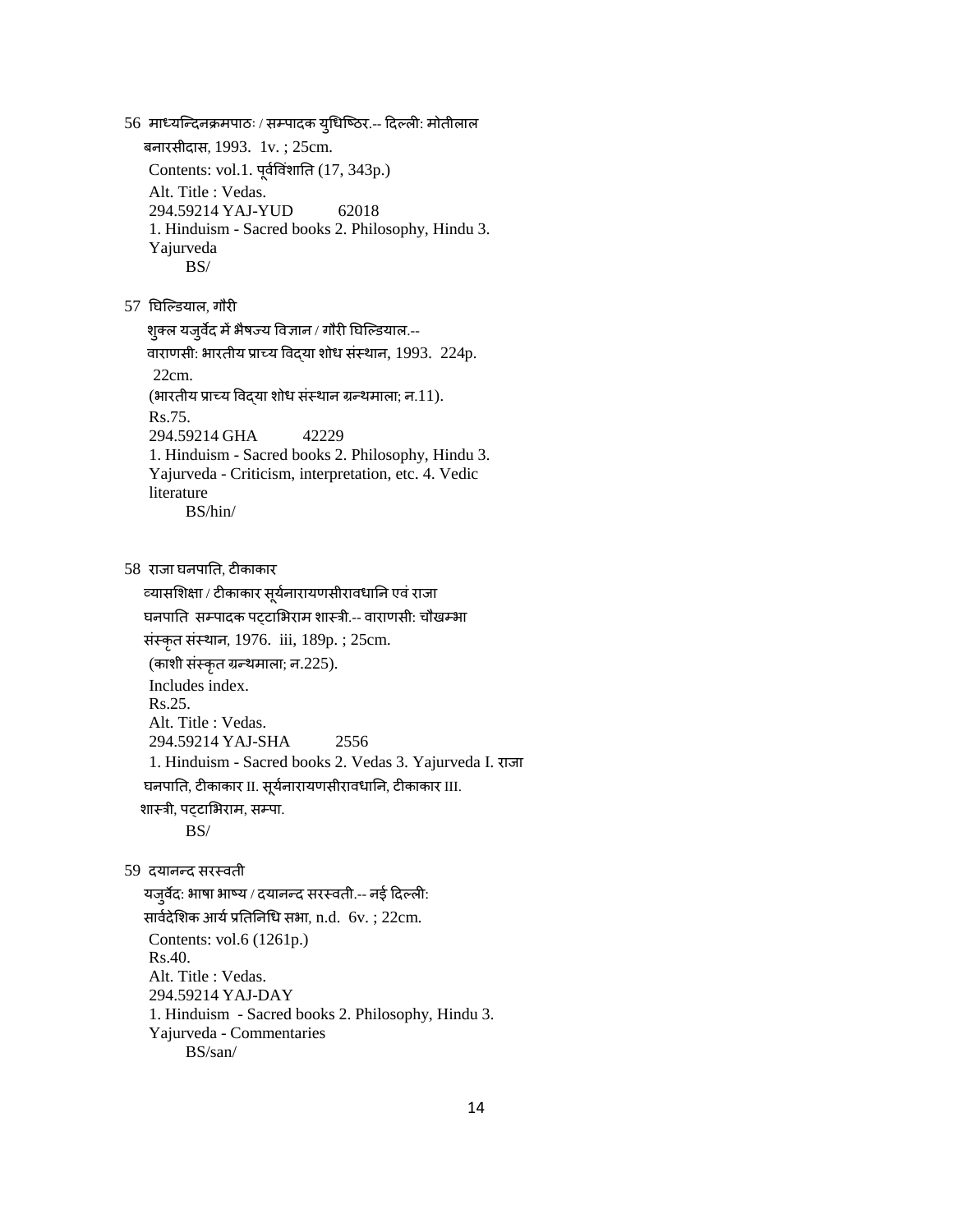$60$  शिवचन्द्र, सम्पा. यजुर्वेद संहिता: भाषानुवाद / सम्पादक शिवचन्द्र.-- लखनऊ: वैदिक संस्थान, 1941. 1v.; 24cm. Library has v.2 only. Contents: v.2. अ. 16 वे 40 तक (11, 873+6p.) Rs.3 294.59214 YAJ S9051 1. Hinduism - Sacred books 2. Yajurveda I. शिवचन्द्र, सम्पा. BS/san/ 61 दमानदद वयस्लती, बाष्मकाय यजुर्वेद: भाषा भाष्य / भाष्यकार दयानन्द सरस्वती.-- नई दिल्ली: सार्वदेशिय आर्य प्रतिनिधि सभा, 1981.  $6v$ .; 22cm. Contents: vol.6. (1216p.) Rs.40. Alt. Title : Vedas. 294.59215 YAJ-DAY KV6887 1. Hinduism - Sacred books 2. Philosophy, Hindu 3. Yajurveda I. दयानन्द सरस्वती, भाष्यकार BS/san/ 62 दमानदद वयस्लती, बाष्मकाय ऋग्वेद: भाषा भाष्य / भाष्यकार दयानन्द सरस्वती.-- नई दिल्ली: सार्वदेशिय आर्य प्रतिनिधि सभा, 1981.  $5v$ .: ill.; 22cm. Contents: vol.6. (4, 1244p.) Rs.30. Alt. Title : Vedas. 294.59212 RIG-DAY KV6886 1. Hinduism - Sacred books 2. Philosophy, Hindu 3. Yajurveda I. दयानन्द सरस्वती, भाष्यकार BS/san/ 63 सायणाचार्य शुक्लयजुर्वेदकाण्वसंहिता / सायणाचार्य; सम्पादक शास्त्री, माधव.-- वाराणासी: विधाविलास प्रेस, 1915.  $90+148+24+$  194p.; 24cm. 1 to 20 Chapters. Alt. Title : Kanva Samhita of the Shukla Yajurveda. 294.59214 YAJ-SAY RT2129 1. Vedas 2. Hinduism - Sacred books 3. Yajurveda I. सम्पादक शास्त्री, माधव BS/san/ 64 Katyayana Katyayana's Pratisakhya of the White Yajurveda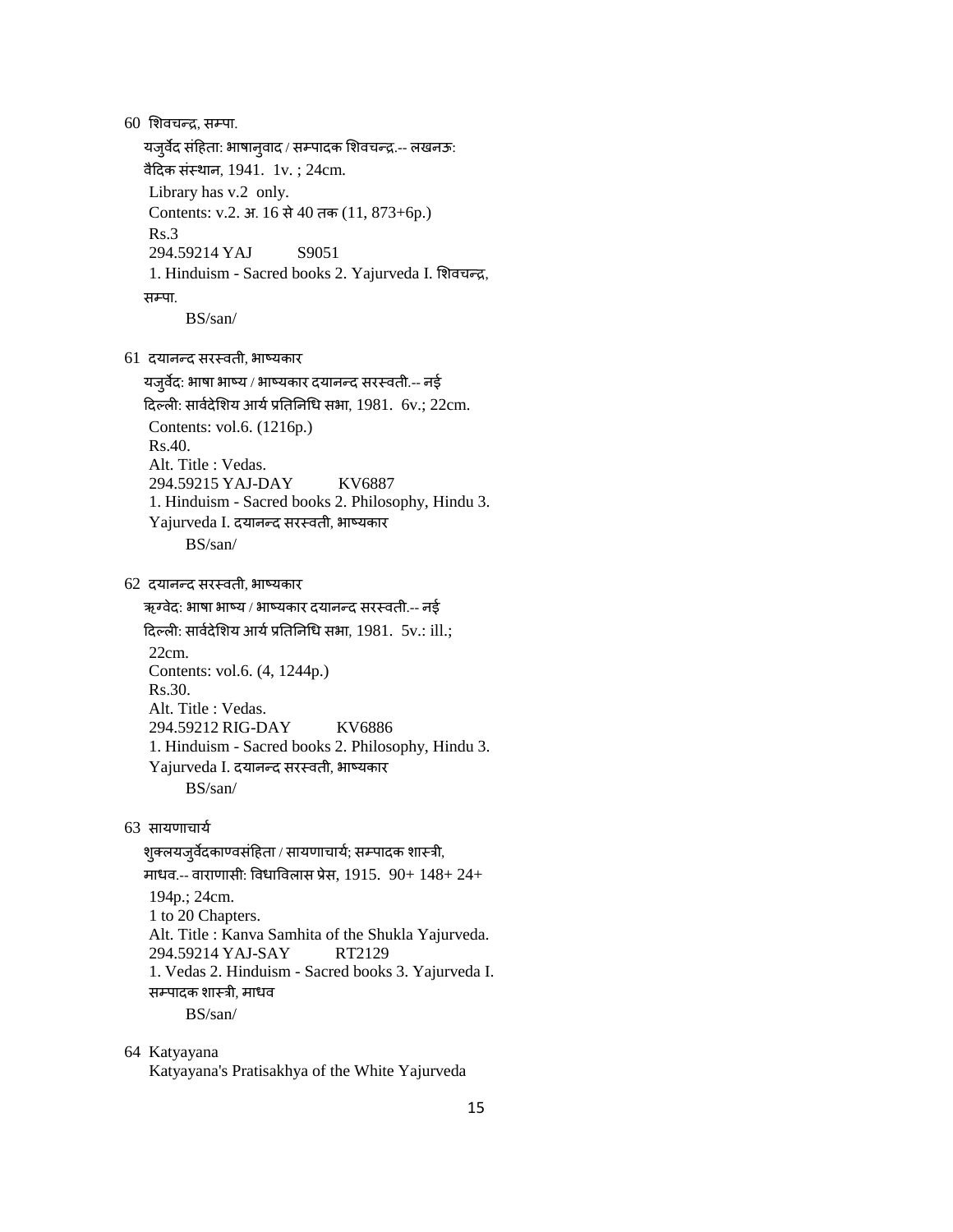/ Katyayana ;ed. Pathaka, Yugalkisora.-- Benaras: Messrs Braj B. das & Co., 1883. 506+ 59p.; 23cm. (Benares Sanskrit series ; A Collection of Sanskrit Works ed by R T H Griffith). this book has series no 8, 10, 26, 31. 294.59214 YAJ RT2222,DVD220 1. Hinduism -- Vedic literature 2. Yajurveda I. ed. Pathaka, Yugalkisora;Griffith,R T H ed. BS/san/ 65 Vaikhanasasmartasutram

 Vaikhanasasmartasutram / tr. Caland, W.-- Calcutta: The Asiatic Society of Bengal, 1929. xxi,237p.; 24cm. 294.59214 VAI RT2260,DVD221 1. Hinduism -- Vedic literature 2. Vedas -- Black Yajurveda I. tr. Caland, W BS/

#### $66$  कालण्ड,विलेम, संपा.

काठकगृहमसूत्रम् / कालण्ड,विलेम, संपा.-- वाराणासी:

चौखम्बा अमरभारती प्रकाशन, 1925. 323p.; 24cm.

 $($ दयानन्द महाविधालय संस्कृत ग्रन्थमाला,; vol.1).

 with extracts from three commentaries an appendix and indexes.

294.59214 CAL RT2297

1. Hinduism -- Vedic literature 2. Yajurveda 3.

Kataksamhita -- Manuscripts I. कालण्ड,विलेम, संपा. BS/san/

67 Caland, W., ed.

 Vaikhanasasrautasutram : The Description of Vedic Rites according to the Vaikhanasa School belonging to the black Yajurveda / edited by W. Caland.-- Calcutta: Royal Asiatic Society of Bengal, 1941. 408p.; 24cm. 294.59214 VAI RT2311 1. Vedic literature 2. Yajurveda I. Caland, W., ed. BS/san/

### 68 मभश्र, बट्ट बास्कय

तैतिरीयब्राहमणम् / भट्ट भास्कर मिश्र; संपा., आर शर्मा ळास्री.-- भैवुय: The government branch press, 1921. 568p.; 23cm. 294.59214 TAI RT2350,DVD218 1. Vedas 2. Vedic literature 3. Brahmanas 4. Samhitas 5. Yajurveda I. संपा., आर शर्मा शास्त्री BS/san/